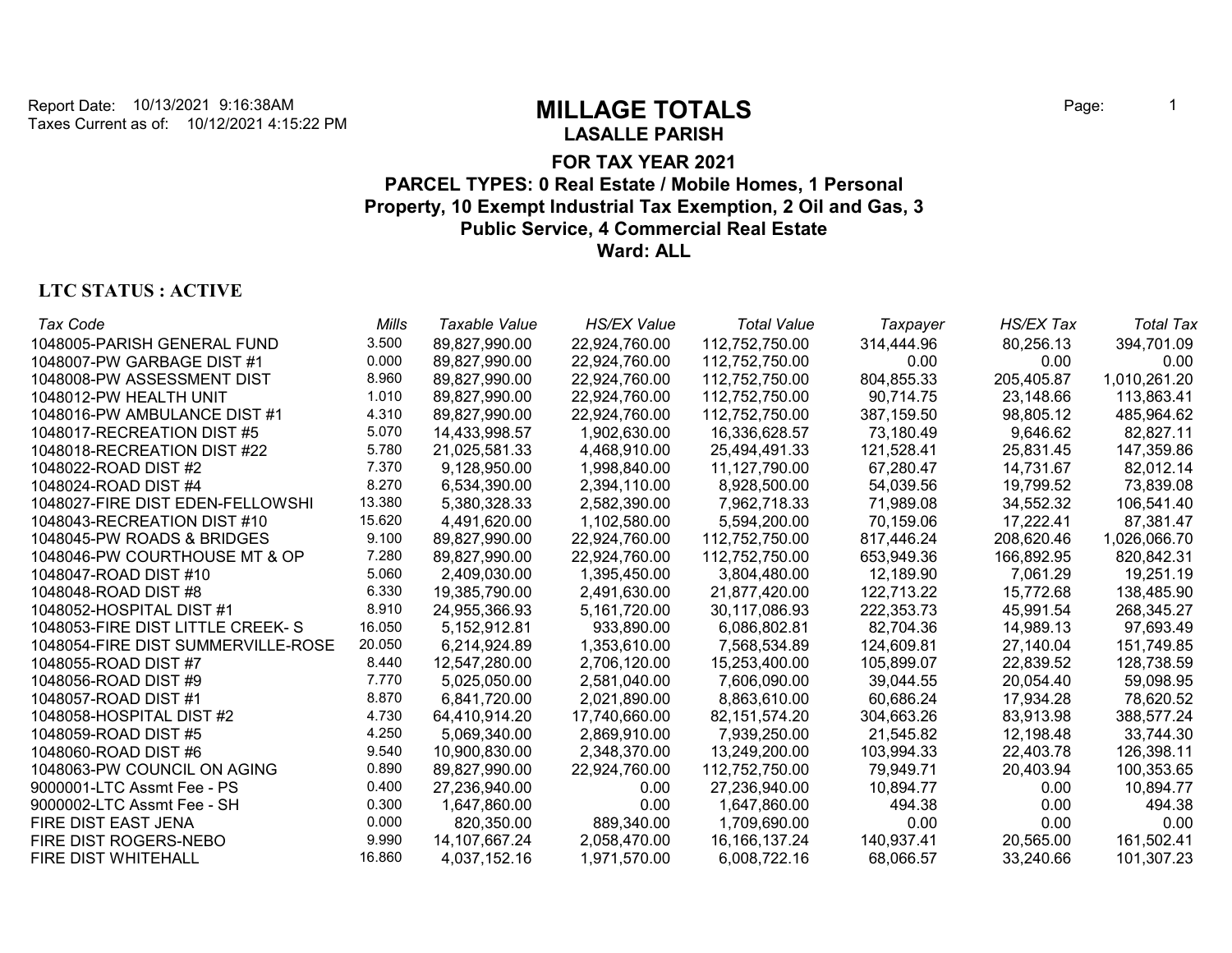# **LASALLE PARISH**

## **FOR TAX YEAR 2021 PARCEL TYPES: 0 Real Estate / Mobile Homes, 1 Personal Property, 10 Exempt Industrial Tax Exemption, 2 Oil and Gas, 3 Public Service, 4 Commercial Real Estate Ward: ALL**

| Tax Code                | Mills  | Taxable Value | <b>HS/EX Value</b> | <b>Total Value</b> | Taxpaver     | <b>HS/EX Tax</b> | <b>Total Tax</b> |
|-------------------------|--------|---------------|--------------------|--------------------|--------------|------------------|------------------|
| <b>FORESTY TAX</b>      | 80.000 | 298,041.86    | 17.510.39          | 315.552.25         | 23,843.38    | 1,400.82         | 25,244.20        |
| LASALLE SEWER DIST #1   | 11.780 | 6.318.772.46  | 1,624,890.00       | 7,943,662.46       | 74.435.55    | 19,141.55        | 93,577.10        |
| LASALLE WATER DIST #1   | 0.000  | 6,247,532.46  | 1,610,640.00       | 7.858.172.46       | 0.00         | 0.00             | 0.00             |
| <b>LEVEE DIST</b>       | 4.710  | 1.539.900.29  | 487,430.00         | 2,027,330.29       | 7.252.78     | 2,295.76         | 9,548.54         |
| PW LAW ENFORCEMENT DIST | 34.260 | 89.827.990.00 | 22,924,760.00      | 112.752.750.00     | 3.077.511.95 | 785,404.66       | 3.862.916.61     |
| <b>PW LIBRARY</b>       | 8.700  | 89,827,990.00 | 22,924,760.00      | 112,752,750.00     | 781,511.96   | 199,451.65       | 980,963.61       |
| PW SCHOOL DISTRICT      | 44.200 | 89.827.990.00 | 22,924,760.00      | 112,752,750.00     | 3,970,397.73 | 1.013.274.77     | 4,983,672.50     |
| ROAD DIST#3             | 7.740  | 11.750.630.00 | 2.098.500.00       | 13.849.130.00      | 90.949.62    | 16.242.62        | 107.192.24       |

**LTC STATUS ACTIVE TOTALS \$13,053,397.31 \$3,306,633.73 \$16,360,031.04**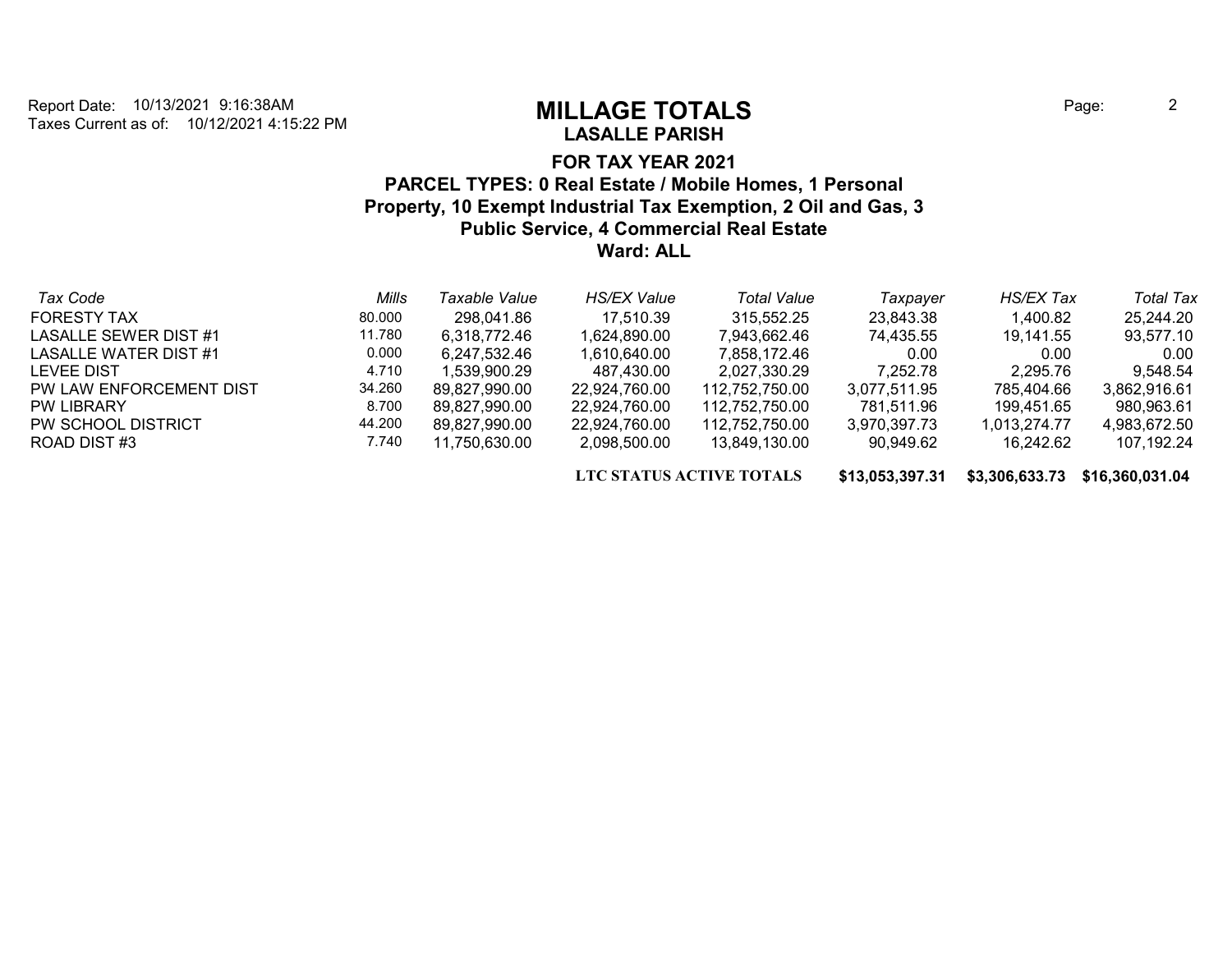# **LASALLE PARISH**

## **FOR TAX YEAR 2021 PARCEL TYPES: 0 Real Estate / Mobile Homes, 1 Personal Property, 10 Exempt Industrial Tax Exemption, 2 Oil and Gas, 3 Public Service, 4 Commercial Real Estate Ward: ALL**

### **LTC STATUS : INDUSTRIAL EXEMPTION**

| Tax Code                      | Mills  | Taxable Value     | <b>HS/EX Value</b> | Total Value   | Taxpayer          | HS/EX Tax    | <b>Total Tax</b> |
|-------------------------------|--------|-------------------|--------------------|---------------|-------------------|--------------|------------------|
| 1048005-PARISH GENERAL FUND   | 3.500  | 2,619,800.00      | 59,875,270.00      | 62,495,070.00 | 9,169.32          | 209,563.48   | 218,732.80       |
| 1048007-PW GARBAGE DIST #1    | 0.000  | 2,619,800.00      | 59,875,270.00      | 62.495.070.00 | 0.00              | 0.00         | 0.00             |
| 1048008-PW ASSESSMENT DIST    | 8.960  | 2,619,800.00      | 59,875,270.00      | 62,495,070.00 | 23,473.40         | 536,482.43   | 559,955.83       |
| 1048012-PW HEALTH UNIT        | 1.010  | 2,619,800.00      | 59,875,270.00      | 62.495.070.00 | 2,646.00          | 60,474.02    | 63,120.02        |
| 1048016-PW AMBULANCE DIST #1  | 4.310  | 2,619,800.00      | 59,875,270.00      | 62,495,070.00 | 11,291.34         | 258,062.40   | 269,353.74       |
| 1048018-RECREATION DIST #22   | 5.780  | 2,562,360.00      | 59,050,890.00      | 61,613,250.00 | 14,810.44         | 341,314.14   | 356,124.58       |
| 1048022-ROAD DIST #2          | 7.370  | 57,440.00         | 283,150.00         | 340.590.00    | 423.33            | 2,086.82     | 2,510.15         |
| 1048045-PW ROADS & BRIDGES    | 9.100  | 2,619,800.00      | 59,875,270.00      | 62,495,070.00 | 23,840.18         | 544,864.98   | 568,705.16       |
| 1048046-PW COURTHOUSE MT & OP | 7.280  | 2,619,800.00      | 59,875,270.00      | 62,495,070.00 | 19,072.14         | 435,891.96   | 454,964.10       |
| 1048052-HOSPITAL DIST #1      | 8.910  | 2,619,800.00      | 59,280,650.00      | 61,900,450.00 | 23,342.41         | 528,190.58   | 551,532.99       |
| 1048055-ROAD DIST #7          | 8.440  | 0.00 <sub>1</sub> | 594.620.00         | 594,620.00    | 0.00              | 5.018.59     | 5.018.59         |
| 1048058-HOSPITAL DIST #2      | 4.730  | 0.00 <sub>1</sub> | 594,620.00         | 594,620.00    | 0.00 <sub>1</sub> | 2,812.55     | 2,812.55         |
| 1048063-PW COUNCIL ON AGING   | 0.890  | 2,619,800.00      | 59,875,270.00      | 62,495,070.00 | 2,331.62          | 53,288.98    | 55,620.60        |
| <b>LASALLE SEWER DIST #1</b>  | 11.780 | 0.00              | 519,000.00         | 519,000.00    | 0.00              | 6.113.82     | 6,113.82         |
| <b>LASALLE WATER DIST #1</b>  | 0.000  | 0.00 <sub>1</sub> | 594.620.00         | 594,620.00    | 0.00              | 0.00         | 0.00             |
| <b>LEVEE DIST</b>             | 4.710  | 0.00 <sub>1</sub> | 75.620.00          | 75.620.00     | 0.00              | 356.17       | 356.17           |
| PW LAW ENFORCEMENT DIST       | 34.260 | 2,619,800.00      | 59,875,270.00      | 62,495,070.00 | 89,754.34         | 2,051,326.75 | 2,141,081.09     |
| <b>PW LIBRARY</b>             | 8.700  | 2,619,800.00      | 59,875,270.00      | 62.495.070.00 | 22,792.27         | 520,914.85   | 543,707.12       |
| PW SCHOOL DISTRICT            | 44.200 | 2,619,800.00      | 59,875,270.00      | 62,495,070.00 | 115,795.16        | 2,646,486.94 | 2,762,282.10     |
| ROAD DIST#3                   | 7.740  | 2,562,360.00      | 58,997,500.00      | 61,559,860.00 | 19,832.67         | 456,640.65   | 476,473.32       |

**LTC STATUS INDUSTRIAL EXEMPTION TOTALS \$378,574.62 \$8,659,890.11 \$9,038,464.73**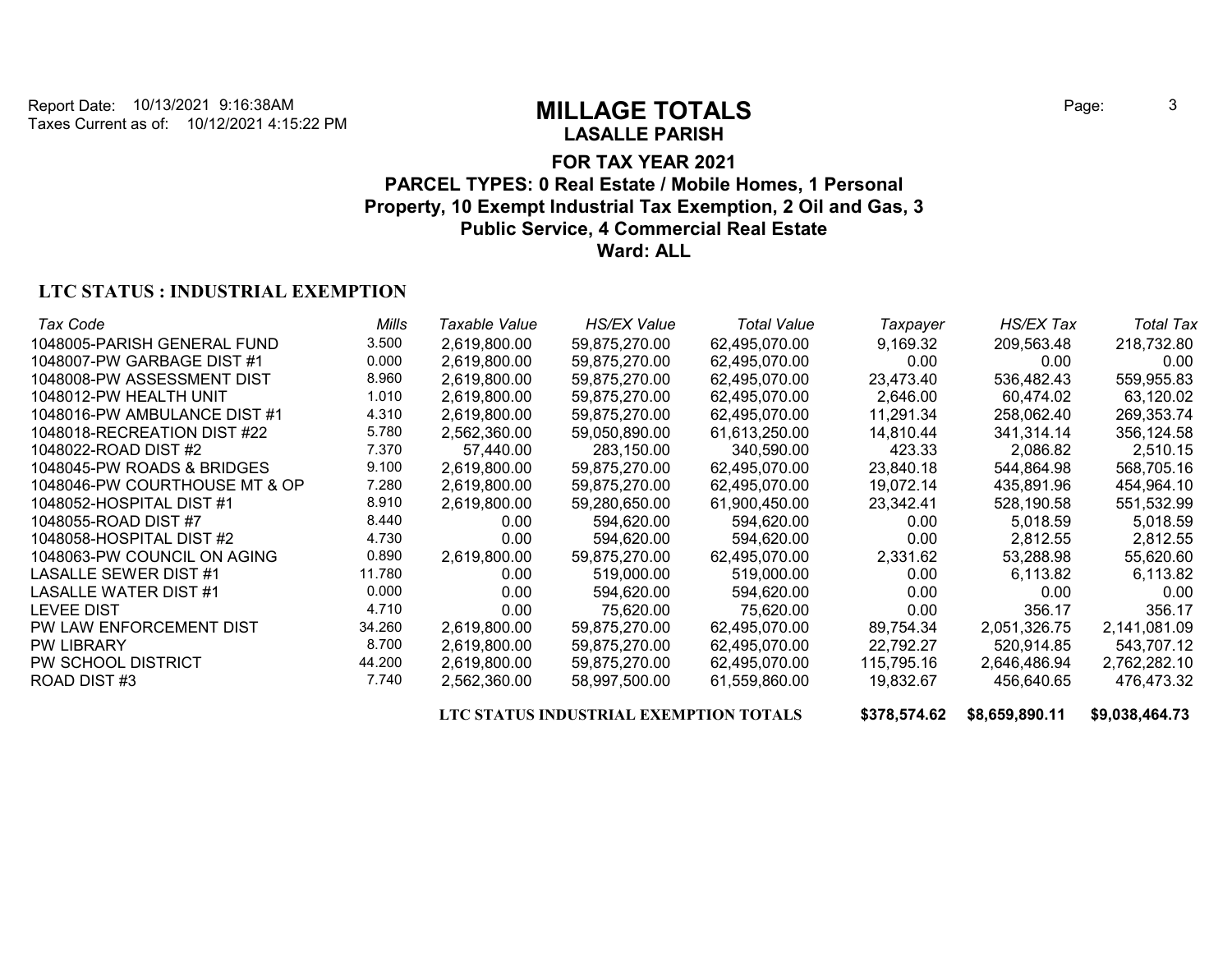# **LASALLE PARISH**

**FOR TAX YEAR 2021 PARCEL TYPES: 0 Real Estate / Mobile Homes, 1 Personal Property, 10 Exempt Industrial Tax Exemption, 2 Oil and Gas, 3 Public Service, 4 Commercial Real Estate Ward: ALL**

|                      | Taxpayer      | <i>HS/EX</i>  | Total Tax     |
|----------------------|---------------|---------------|---------------|
| <b>GRAND TOTALS:</b> | 13.431.971.93 | 11,966,523.84 | 25,398,495.77 |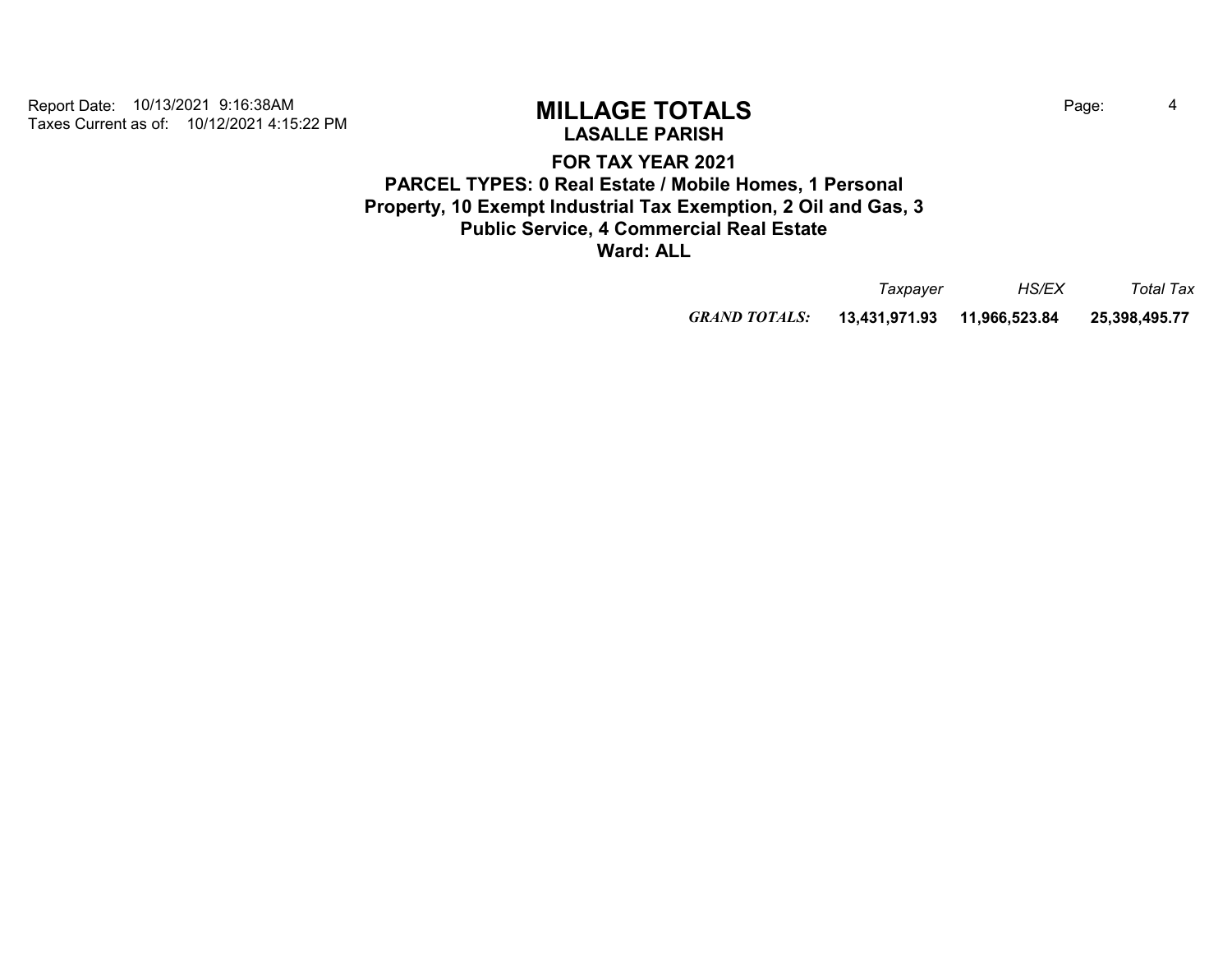# **LASALLE PARISH**

## **FOR TAX YEAR 2021 PARCEL TYPES: 0 Real Estate / Mobile Homes, 1 Personal Property, 10 Exempt Industrial Tax Exemption, 2 Oil and Gas, 3 Public Service, 4 Commercial Real Estate Ward: ALL**

| <b>CONSOLIDATED MILLAGE BREAKDOWN - ACTIVE</b>                                                                   | <b>Mills</b>                        | Taxpayer                                                   | HS/EX Tax                                            | <b>Total Tax</b>                                           |
|------------------------------------------------------------------------------------------------------------------|-------------------------------------|------------------------------------------------------------|------------------------------------------------------|------------------------------------------------------------|
| <b>FIRE DIST ROGERS-NEBO</b><br>Fire Dist Rogers Nebo #1<br>Fire Dist Rogers Nebo #2                             | 4.960<br>5.030                      | 69,974.93<br>70,962.48                                     | 10,210.45<br>10,354.55                               | 80,185.38<br>81,317.03                                     |
| <b>TOTALS</b>                                                                                                    | 9.990                               | 140,937.41                                                 | 20,565.00                                            | 161,502.41                                                 |
| <b>FIRE DIST WHITEHALL</b><br>Fire Dist Whitehall #1<br>Fire Dist Whitehall #2                                   | 8.430<br>8.430                      | 34,033.29<br>34,033.28                                     | 16,620.33<br>16,620.33                               | 50,653.62<br>50,653.61                                     |
| <b>TOTALS</b>                                                                                                    | 16.860                              | 68,066.57                                                  | 33,240.66                                            | 101,307.23                                                 |
| <b>LASALLE WATER DIST #1</b><br>1048999-Water Dist                                                               | 0.000                               | 0.00                                                       | 0.00                                                 | 0.00                                                       |
| <b>TOTALS</b>                                                                                                    | 0.000                               | 0.00                                                       | 0.00                                                 | 0.00                                                       |
| PW LAW ENFORCEMENT DIST<br>Law Enforcement (AF)<br>Law Enforcement (MT)<br>Law Enforcement (MT)<br><b>TOTALS</b> | 14.490<br>8.330<br>11.440<br>34.260 | 1,301,609.69<br>748,268.38<br>1,027,633.88<br>3,077,511.95 | 332,180.78<br>190,963.83<br>262,260.05<br>785,404.66 | 1,633,790.47<br>939,232.21<br>1,289,893.93<br>3,862,916.61 |
|                                                                                                                  |                                     |                                                            |                                                      |                                                            |
| <b>PW LIBRARY</b><br>LIBRARY (C&M)<br>LIBRARY (M&O)                                                              | 2.210<br>6.490                      | 198,522.00<br>582,989.96                                   | 50,665.30<br>148,786.35                              | 249,187.30<br>731,776.31                                   |
| <b>TOTALS</b>                                                                                                    | 8.700                               | 781,511.96                                                 | 199,451.65                                           | 980,963.61                                                 |

### **PW SCHOOL DISTRICT**